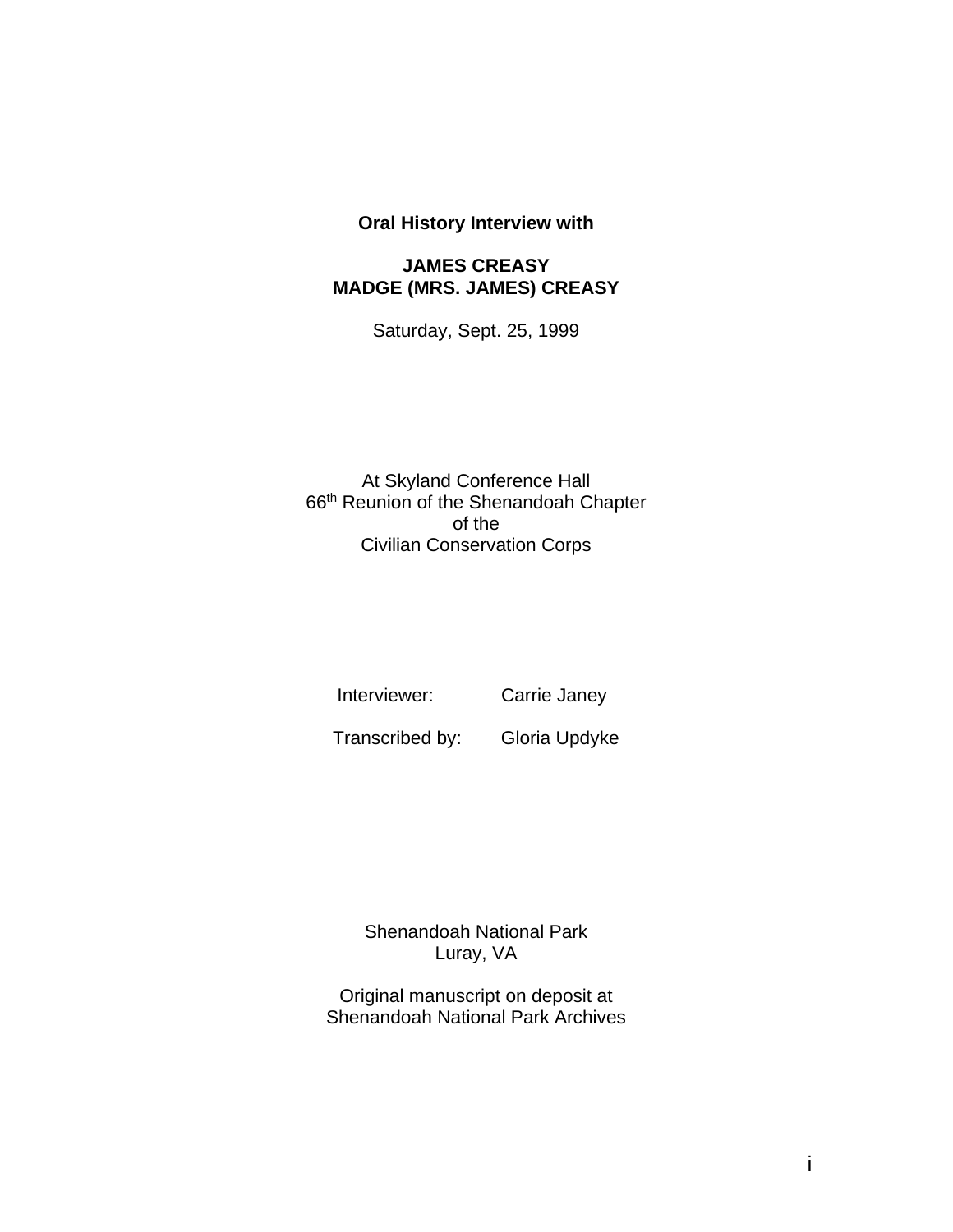# **INDEX**

|                                                                                                                                                                                                               | <u>page</u>                                                                    |   |
|---------------------------------------------------------------------------------------------------------------------------------------------------------------------------------------------------------------|--------------------------------------------------------------------------------|---|
| American Tobacco Company<br><b>Aunt Lottie</b><br>Barracks #3<br>Batmen, Bernard<br>Batmen, Dicky<br>Batmen, Elmer<br><b>Beahm</b><br>Being drafted<br>[Bokion_____], John<br>Brannon, G.C.<br>Camp 12<br>CCC | 7<br>11<br>11<br>1,6<br>6<br>1,2,9<br>9<br>$\overline{7}$<br>5<br>1,5<br>1,2,3 |   |
| Finding out about                                                                                                                                                                                             | $\overline{\mathbf{c}}$                                                        |   |
| Length of work                                                                                                                                                                                                | 3                                                                              |   |
| Moving out mountain people                                                                                                                                                                                    | 9                                                                              |   |
| Couldn't move out relatives9                                                                                                                                                                                  |                                                                                |   |
| Training                                                                                                                                                                                                      | $\overline{\mathbf{c}}$                                                        |   |
| Charlottesville, VA                                                                                                                                                                                           | $\overline{2}$                                                                 |   |
| Creasy, Mary Lucy Rose, mother                                                                                                                                                                                |                                                                                | 1 |
| Creasy, Melvin C., father                                                                                                                                                                                     | 1                                                                              |   |
| <b>Dickey Ridge</b>                                                                                                                                                                                           | 1                                                                              |   |
| England                                                                                                                                                                                                       | $\overline{7}$                                                                 |   |
| Florida                                                                                                                                                                                                       | 11                                                                             |   |
| Fort Meade, MD                                                                                                                                                                                                | $\overline{c}$                                                                 |   |
| France                                                                                                                                                                                                        | $\overline{7}$                                                                 |   |
| <b>Front Royal</b>                                                                                                                                                                                            | 3                                                                              |   |
| Germany                                                                                                                                                                                                       | $\overline{7}$                                                                 |   |
| Getting married                                                                                                                                                                                               | $\overline{7}$                                                                 |   |
| Ice, crawling on hands and knees                                                                                                                                                                              | 5                                                                              |   |
| Little Washington                                                                                                                                                                                             | $\overline{1}$                                                                 |   |
| Luray                                                                                                                                                                                                         | 3                                                                              |   |
| <b>Making Tech Sergeant</b>                                                                                                                                                                                   | 10                                                                             |   |
| Mitchell, Fred                                                                                                                                                                                                | $\overline{\mathbf{c}}$                                                        |   |
| Mount Solon, VA                                                                                                                                                                                               | $\overline{\mathbf{4}}$                                                        |   |
| Preston, dynamiter                                                                                                                                                                                            | 4                                                                              |   |
| Raleigh, North Carolina                                                                                                                                                                                       | 11                                                                             |   |
| Recreation                                                                                                                                                                                                    | 3                                                                              |   |
| Weekends in town                                                                                                                                                                                              | $rac{3}{7}$                                                                    |   |
| Richmond, VA                                                                                                                                                                                                  |                                                                                |   |
| Song - lonely boy                                                                                                                                                                                             | 8                                                                              |   |
| Ol' Man Brannon                                                                                                                                                                                               | 1                                                                              |   |
| Soldier's Dream                                                                                                                                                                                               | 8                                                                              |   |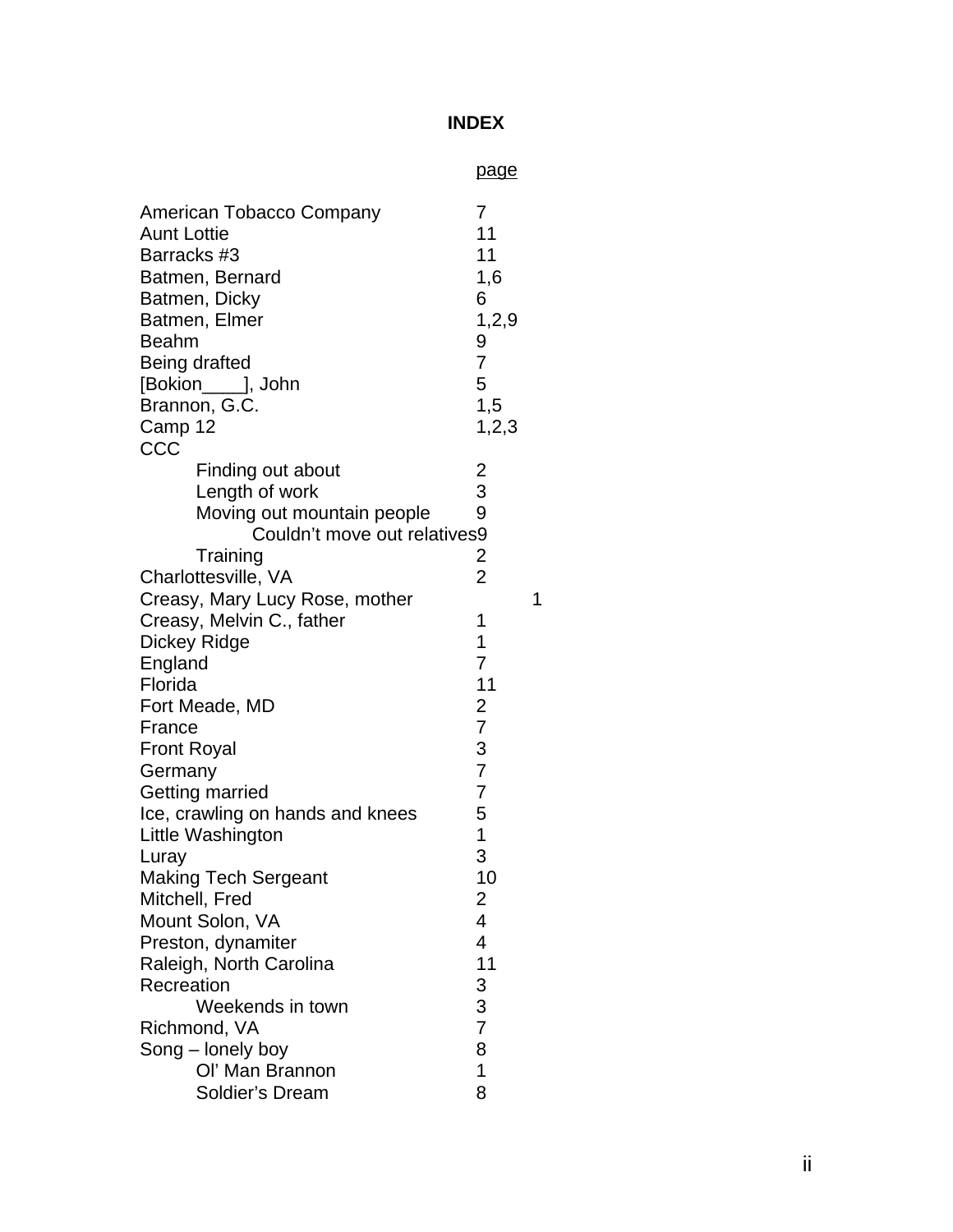| Why daddy                     | 12  |
|-------------------------------|-----|
| Speaks, C.A.                  | 10  |
| Tappy, John                   | 3   |
| Valda (Bernard Batmen's wife) | 6   |
| Work                          |     |
| Driving trucks                | 1   |
| Dynamiting                    | 4,5 |
| Using 3 crates of dynamite 5  |     |
| Pipeline work                 |     |
| Putting in the Drive          | 4   |
| Shop mechanic                 | 3   |
|                               |     |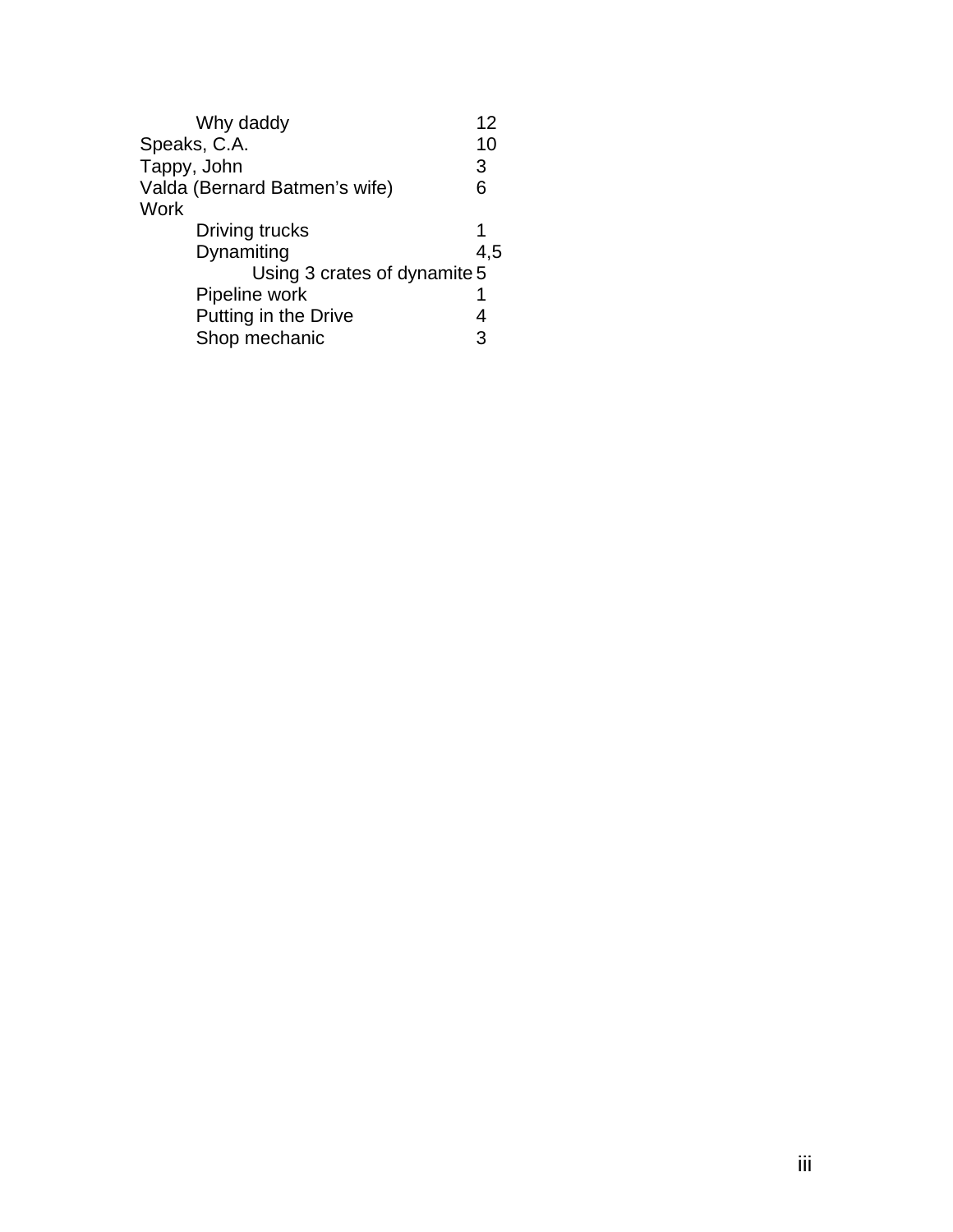## **Transcription**

CJ: Saturday, September 25, 1999. We're at Skyland Conference Hall at the Reunion of the CCC. I am Carrie Janney and I am interviewing Mr. James Creasy. Tell me a little bit about where you were born, when you were born, who your parents were.

JC: I was born September 3, 1918, in Fluvana County. My parents was Mary Lucy Rose. My dad was Melvin C. Creasy. He was from Albemarle County. Uh, I was born and raised down there, lived there. Went to school at West Central School, and uh I went to the  $7<sup>th</sup>$  grade, but I didn't finish it, and I left and went in the CCC camp.

CJ: How old were you when you went in?

JC: Uh, I was 18.

CJ: 18.

JC: And I went to Camp 12, and stayed 2 and a half years. I was over there with Elmer Batmen. Lived right down in the Valley over here. And uh, Bernard Batmen was his son, and we slept in the same barracks together, side by side. Uh I stayed there, I dug a ditch to send the water over to that pipeline at Dickey Ridge.

CJ: Mm hmm.

JC: And uh, I was a truck driver. And we had a foreman over there, he, he wasn't their foreman. Well a bunch of us worked together, because that was a long pipeline that they dug.

CJ: Uh huh.

JC: They had this one foreman over there, his name was G. C. Brannon. He lived down at uh, Little Washington, right over the mountain down there.

CJ: Uh huh.

JC: And he was a dog to work for. One of the boys composed a little song, [singing] "Who's that coming, down the ditch, Ol' man Brannon, ya son of a bitch. He is with us, all day long, everything we do is wrong. Uh huh. Uh huh. Where's that pick and shovel king, swing, he's our latest ribboned king. Da da. Da da. Da da.

CJ: Oh that's wonderful.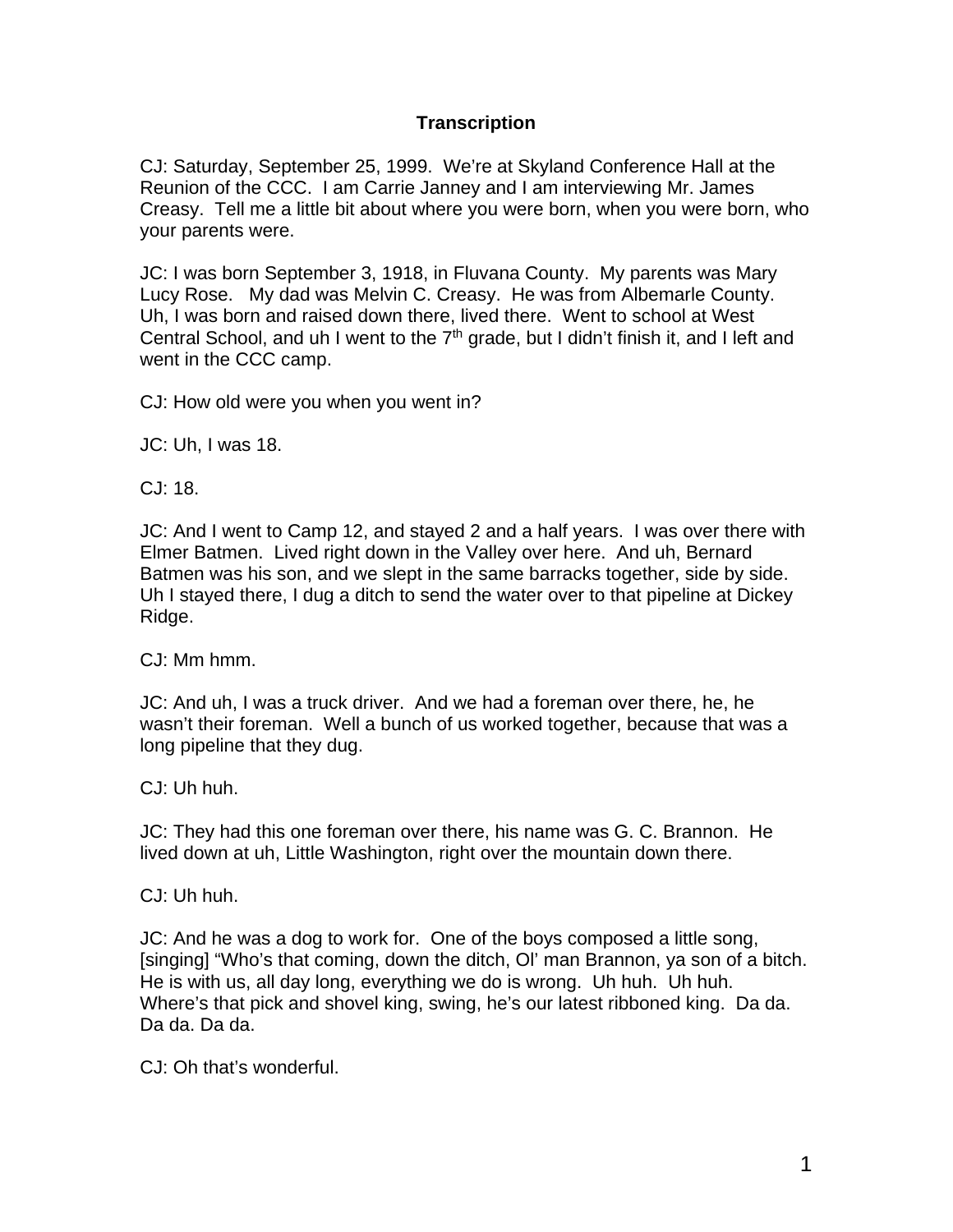JC: I don't remember who, which boy composed the song. But we used to sing it, he'd be walking down that steep ditch. And you'd say, "Who's that singing down there, who's that singing." He'd walk down in, then one of them'd stop, the other one'd sing. Uh let's see uh, now. I was over at Camp 12. Uh, Fred Mitchell was the shop foreman, in the shop over there for the trucks. And I worked in the shop. And did mechanical work and uh, a little bit of everything, dug ditches, well in fact I did just about everything that was going on up there. I was a truck driver. I drove truck for Elmer Batmen for, oh I guess several months. And uh, well you can see the picture there.

CJ: Mm hmm.

JC: Yeah. Uh let's see.

CJ: So how did you hear about the CCC?

JC: Pardon.

CJ: How did you hear about the CCC?

JC: Her brother joined the CCC.

CJ: Uh huh.

JC: And uh, so then I said, well hell he said it was good. He told me, he said why don't you join. So I just walked up there and told them I wanted to join the CCC, and they took me right in.

CJ: And where'd you go to enlist?

JC: Charlottesville.

CJ: You went to Charlottesville?

JC: Mm hmm.

CJ: Did they sent you anywhere for physical training before they sent you here? Or did you come directly?

JC: I came, I went to Fort Meade, Maryland.

CJ: Ok.

JC: Went to Fort Meade, Maryland for awhile.

CJ: For mustering?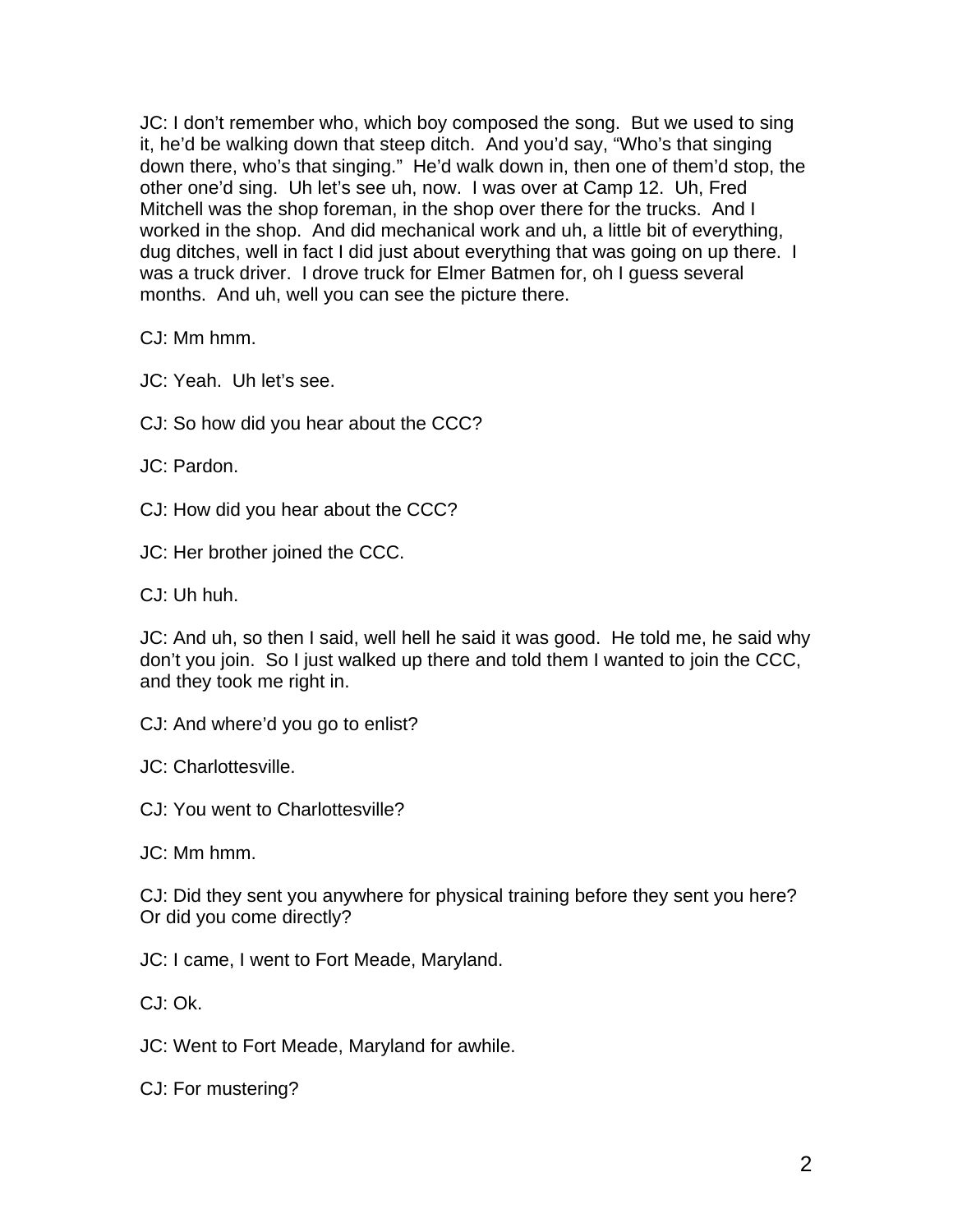JC: Yeah, well all kinds, for physical and to check in, and uh we went up and oh done all kind of stuff you know. Then we came up, Camp 12.

CJ: Mm hmm.

JC: Over on the north end, and I stayed over there. I stayed there 2 years, and uh over 2 years, about 2 and a half years, and the time run out. 2 years was the limit, and my time was up. But I was a shop mechanic, working on the trucks and everything, so they kept me several months over until they could get somebody else, train somebody to take over. And uh let's see, uh.

CJ: Well what was camp life like? Did you have a regimented routine every day? Got up at a certain time?

JC: Got up at a certain time, went to eat at a certain time. Uh, everything was pretty much on a schedule. Uh huh. And I was uh, assistant leader, I mean in other words, in charge of the barracks down there. Elmer Batmen and Bernard left, I was in charge of the uh, barracks after that. Let's see, I don't know.

CJ: Did you do any other activities? Did you play ball? Or take any of the classes that they offered?

JC: No, no, I didn't because I was pretty busy. Mechanic then and I wanted to bring the trucks in. A lot of times you'd have to work the trucks over, you know, between uh, get them ready to go out the next morning.

CJ: Right.

JC: Mm hmm.

CJ: Did you ever go down to Luray, or Front Royal on the weekends?

JC: Oh yeah, we used to go to Luray. I had a cute little girl lived down there, but I don't, uh, John Tappy, did you ever hear of him?

CJ: John Tappy?

JC: Yeah, John Tappy, he married this little girl, but I knew, uh I knew and John Tappy knew, but he cut me out, so uh, then I ended up with this over here, so.

CJ: I'm sure you feel pretty lucky right?

JC: Yeah.

Female (wife): He better.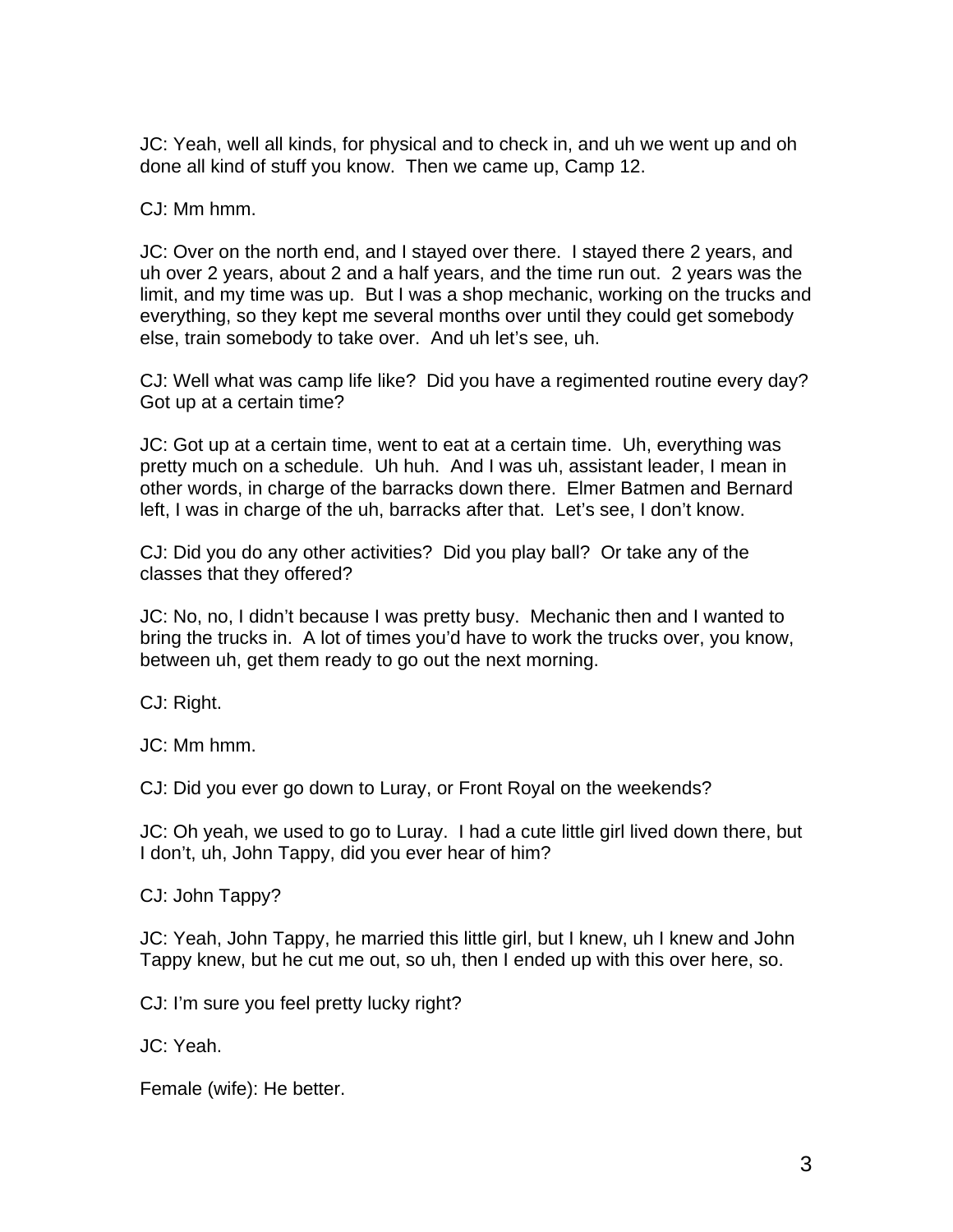JC: She's pretty lucky. I put up with her 58 years.

CJ: Wonderful.

JC: Yeah.

CJ: So your brother was in the CCC as well.

Female (wife): Yeah, he was in Mount Solon.

JC: Yeah, he went in first.

CJ: And that's how you heard about it?

JC: Yeah, where did he go?

Female (wife): Mount Solon. He went to Mount Solon, Virginia.

CJ: Ok. So he was totally different than you. Different experience.

JC: Mm hmm. Mm hmm.

CJ: Um.

Female (wife): Tell her about the dynamite.

JC: Hmm?

Female (wife): Don't forget to tell them about the dynamite story.

JC: Oh, my God yeah.

CJ: Let's hear about it.

JC: Alright, we was putting the drive in over there and digging the banks and all down. And uh, we used take these jackhammers. Do you know what they are?

CJ: Mm hmm.

JC: You drill holes in the rock, and drill them down in to blow the rock off.

CJ: Mm hmm.

JC: So, they sent me with this, dyn, the boy that did the dynamite work. His name was Preston. P-R-E-S-T-O-N. And uh, he was a dynamite man. But he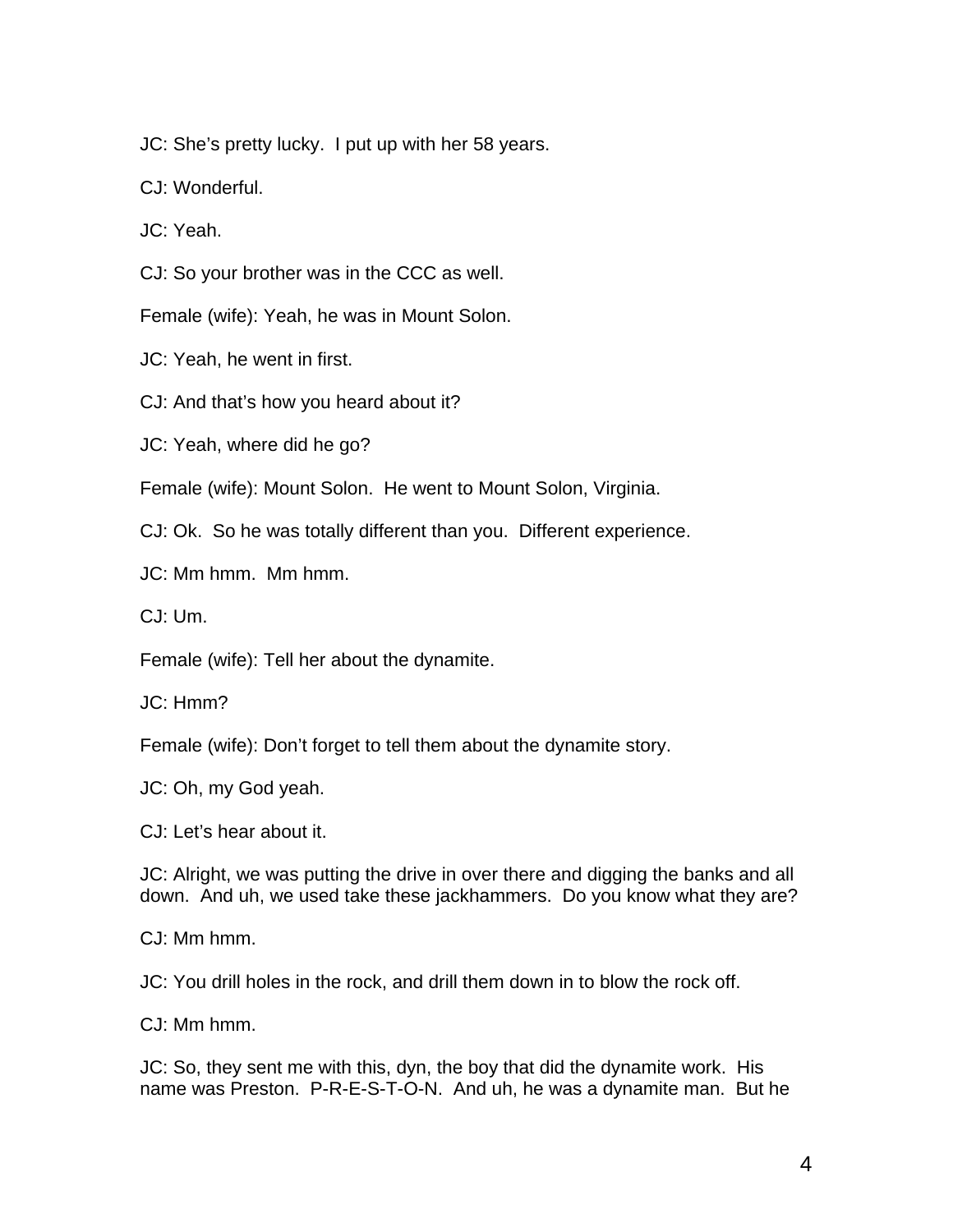was, uh, he was shooting the dynamite and doing all kinds of stuff. So I didn't know at the time, I had to read under the, behind the papers. I put it together, you know what I mean. So they told me one morning to go out with him and shoot this dynamite over there on this road. Cleaned it out, so I went with him over there. And we went by and picked up 3 cases.

CJ: 3 cases of dynamite?

JC: 3 cases of dynamite and went over there. And we, we loaded those holes with dynamite, and loaded them and loaded them. And uh, put it all in and then we, 2 cases we put in there and one case wouldn't go in there so we just set it on top of the ground, on top of the. And then put, hooked it up and went back and shot it. Blowed the whole side of the mountain. And the next morning, old man uh, Brannon asked me, says, "How many sticks of dynamite did you all use down there." I said, "Oh only 3 sticks, Mr. Brannon." "3 sticks hell," he said, "you throw'd rock all the way to Luray!"

CJ: Where was this at, was this up north?

JC: Yeah, north end.

CJ: North end.

JC: Yeah, see that's where I worked at. I worked at north end, from Panorama to Luray, we worked that section there.

CJ: That must have been a sight to see that blow.

JC: Whew, I went up there and got behind a tree, was about that big, and the rocks. One great big one, about that big come down, Whap! Hit the ground right beside me.

CJ: I guess your pretty lucky you didn't get hit, huh?

JC: Yeah, him too. Well let's see now. I guess that's about, oh yeah I can remember when I was there one morning, and it had rained and rained and rained. And to get up through the mists we had to crawl on our hands and kneees, the ice was on the ground so bad.

CJ: Wow.

JC: And John [Bokion\_\_\_\_] lives down here right in Luray, he was a mess sergeant up there.

CJ: Uh huh.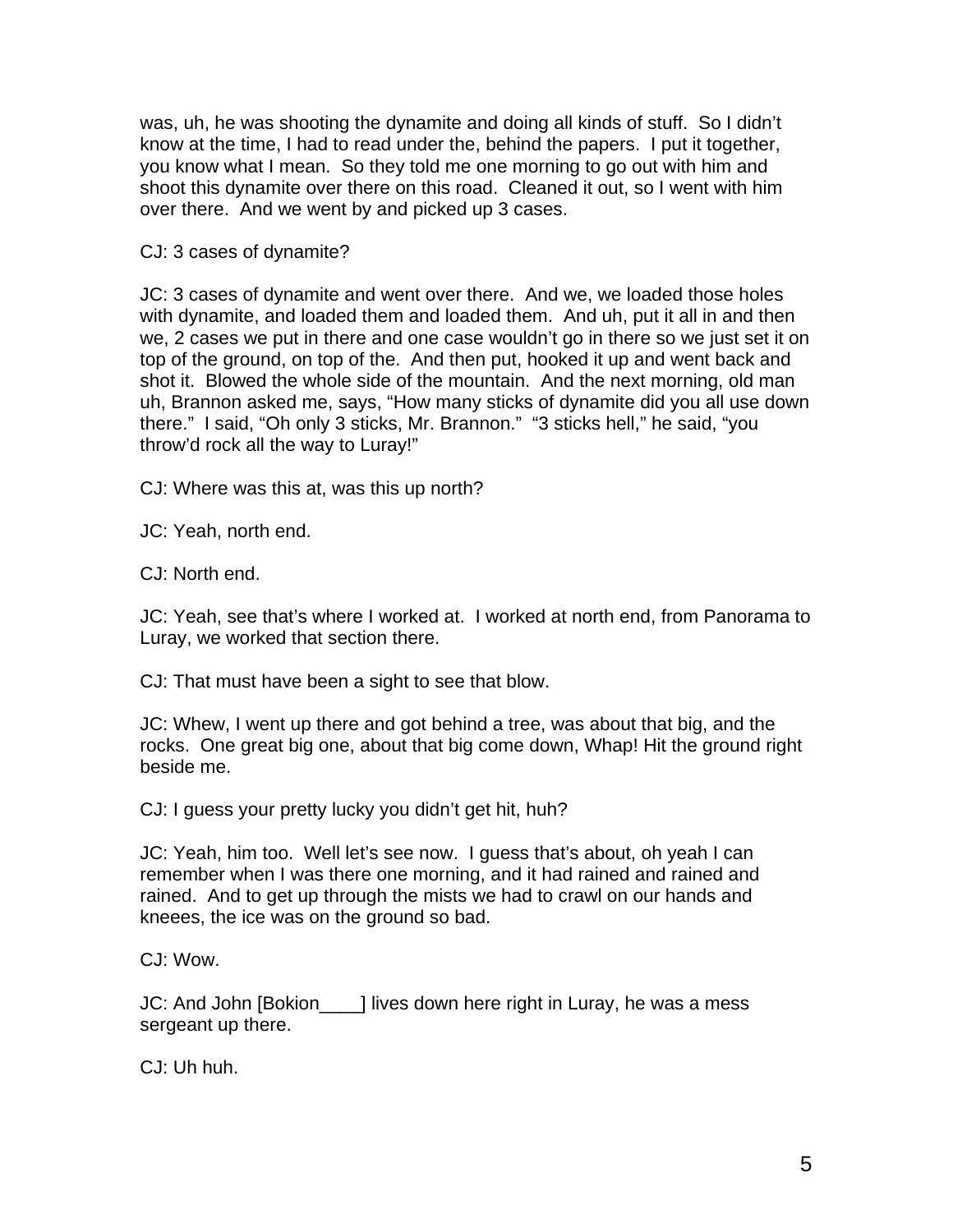JC: And he still lives down there, and I go see him every once in awhile.

CJ: Do you?

JC: Yeah.

CJ: Do you keep in touch with a lot of the guys?

JC: Pardon?

CJ: Do you keep in touch with a lot of the guys?

JC: No, no.

C.I: No?

JC: The only one, Dicky Batmen, he was a ranger up here.

CJ: Mm hmm.

JC: And I go by and see him. Do you know where he lives?

CJ: I know Mr. Batmen. Mm hmm.

JC: Yeah, he's got a beautiful place.

CJ: Mm hmm. He does.

JC: He's a good friend of my, yeah. And I knew Bernard Batmen's wife, Valda. Do you know her?

CJ: No.

JC: Well she lives right around the, you know when you cut off of the highway and go in at uh, across the creek, you turn like that and go up to the Batmen section.

CJ: Mm hmm.

JC: Well you make a left turn and go down by that junkyard down there. Just as soon as you pass that junkyard, just as soon as you pass the junkyard, now.

CJ: Uh huh.

JC: She lives in the house right up on the bank, right up.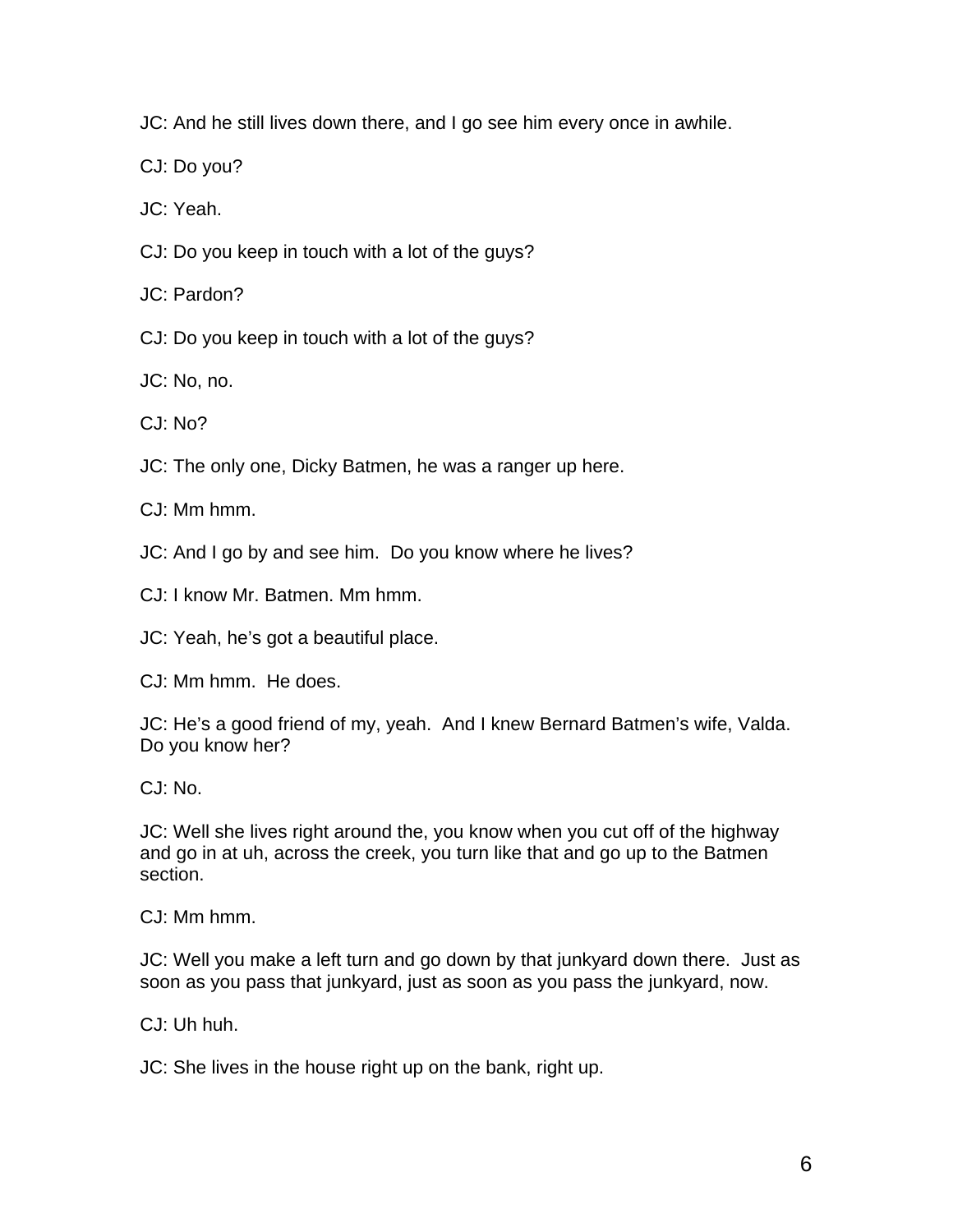CJ: Oh ok.

JC: Yeah, she's a lovely lady. Yeah.

CJ: Now what did you do after you left the CCC?

JC: I, I went to Richmond, Virginia, and worked with American Tobacco Company. (Auctioneer yodeling.) Sold to America, LSMFT, Lucky Strike Means Fine Tobacco. And, I went down when the enlistment thing came out you know.

CJ: Mm hmm.

JC: For the draft?

CJ: Mm hmm.

JC: I went down and signed up for that and uh, so I went off, and I got married the 19<sup>th</sup> of July, in 1941.

CJ: At least he remembers.

Female (wife): Yeah.

JC: So after I got married, I went down to have my uh, my uh oh what the heck do you call it?

Female (wife): Classification.

JC: Classification changed, because I was married see, and I didn't want to go in the army. I was the second person they drawed. What they did, they pulled my records up, and then as soon as they started drafting my name was the second one. We was married 2 weeks and then I went in the army, stayed 4 and a half years.

CJ: Oh gosh.

JC: Yeah, I was overseas.

CJ: Where were you?

JC: England, France, Germany. Oh, how much time do you got? Well I was over in England, well did I tell you? I was drafted into the army?

CJ: Mm hmm.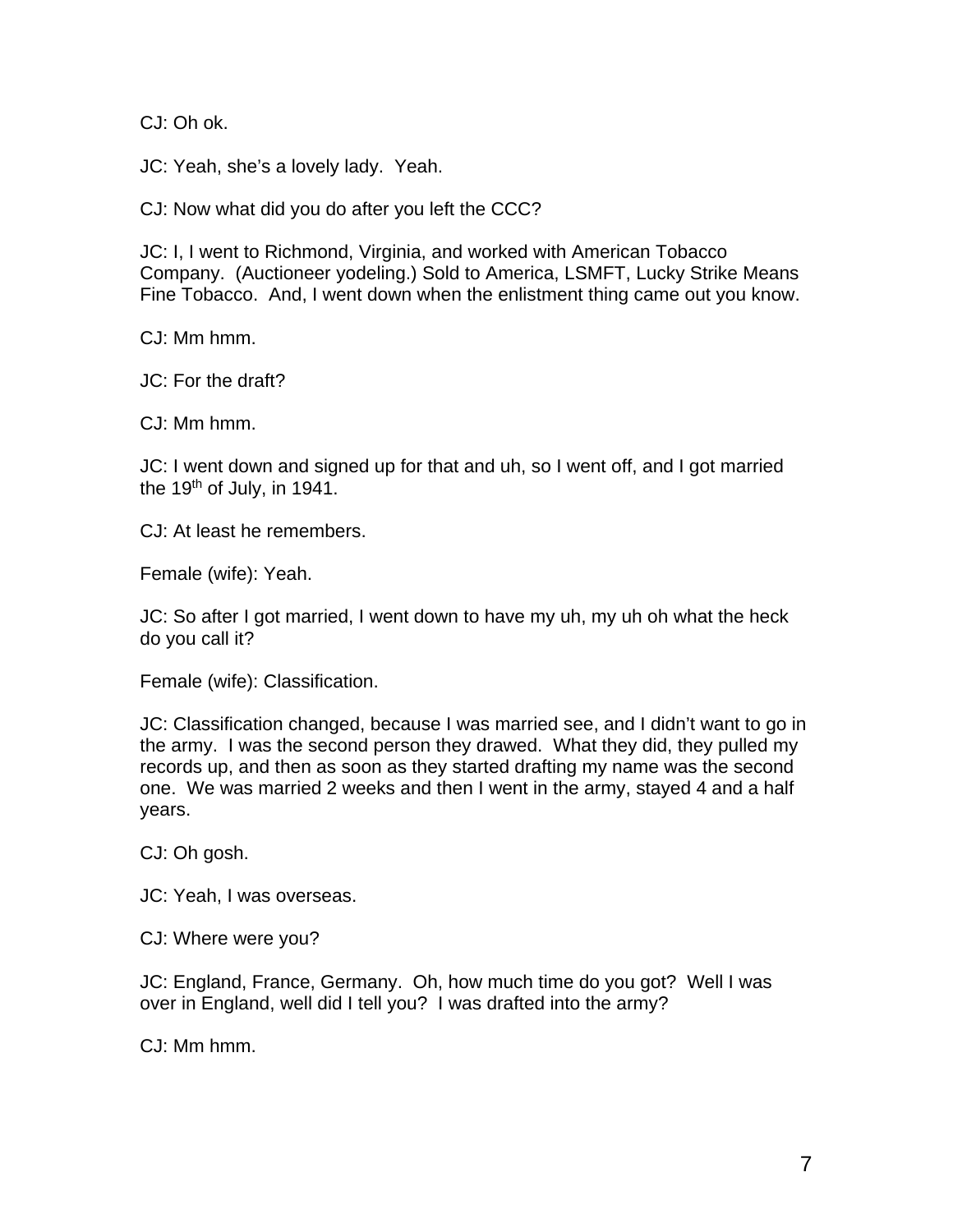JC: Do you remember? Well you don't remember, but they had a sign, Uncle Sam says I want you, pointing his finger.

CJ: Uh huh.

## JC:

Just a lonely boy, walking down the dusty road, the only company that I had the croaking of a toad. My head was filled with dreams, and nothing else to do. But when I came to the mailbox, there's a card from Uncle Sam, says, "Boy I want you." I reported to the army, to answer duties called. Only 12 months the card read, but 4 and a half years later, I returned in form. The air was crisp and cool, the leaves was changing color. I dropped on my knees and thanked God, for I was a lucky fellow.

Now I've got another one. Soldier's dream, World War II. Somewhere in the, in the ETO. The night was dark and cloudy, not a star was in the sky, there was nothing recognizable but the wind as it whistled by. There I lay in my foxhole in the cold damp ground. I heard someone call my name, I quickly looked around. Across the battlefield, I could see the image of a man, and as he approached, he extended a friendly hand. My son, he says to me, where had you rather be? At home, at home I cried, far across the sea. He cradled me in his arms as we ascended into the sky. Be at peace my child he says,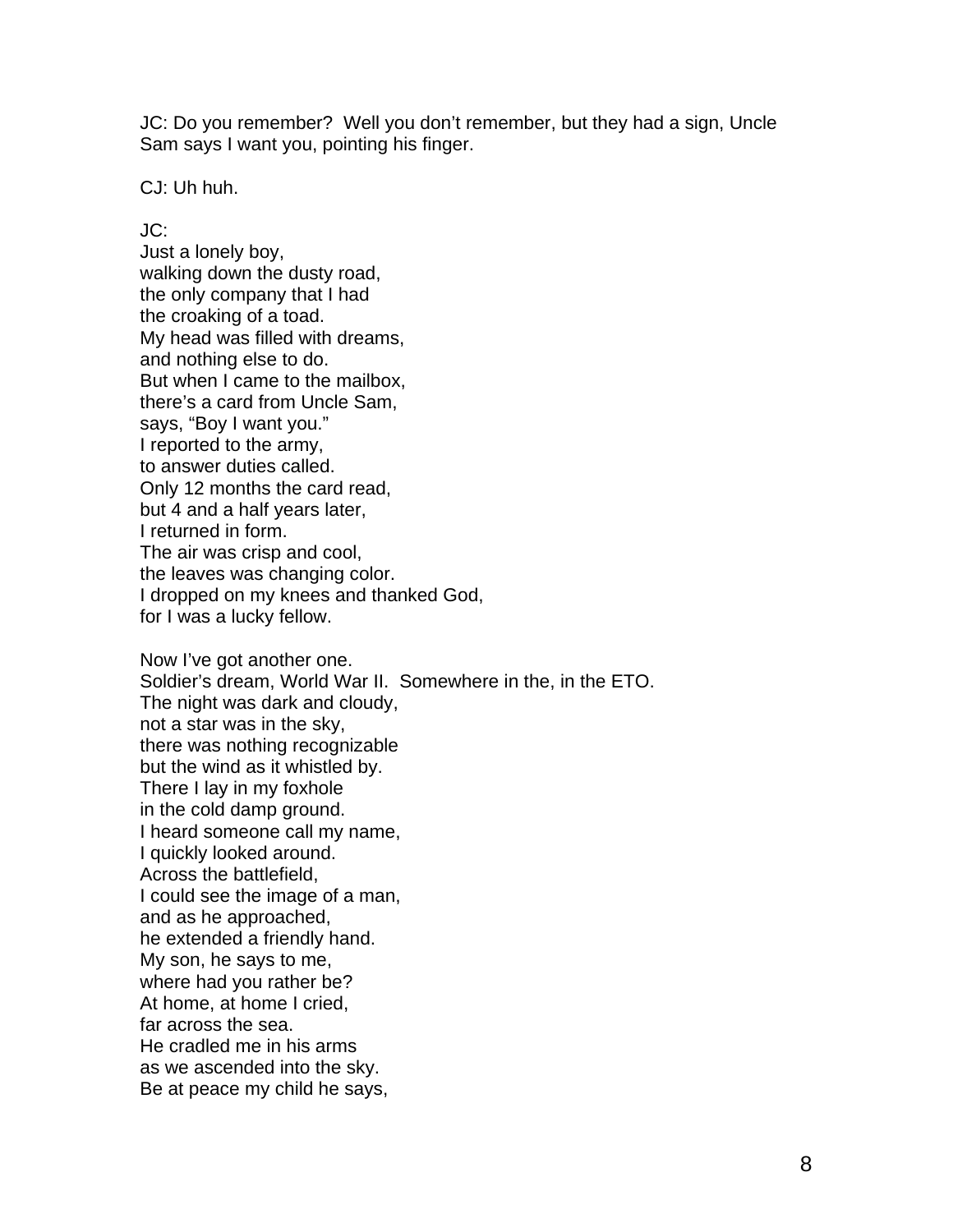you'll be home by and by. I'd visit loved ones and friends I'd long last seen, only to awake and find it was just a dream. To you, this may seem strange, even to compare, but to me it's all very real, for I was the guy that was there.

CJ: Wonderful. That's touching.

Female (wife): One more thing you might want to tell them about, when you and Mr. Batmen burned the big house down on the mountain. Those mountain people you had to move out.

JC: Oh yes. She wants, yeah. We used to uh, move these people out, and then we'd go back and burn their house down. And she wanted me to tell it, so.

CJ: Mm hmm.

JC: But we went and uh, moved out some of them. Burnt the house down, and so. What's the name?

Female (wife): Mr. Batmen?

JC: No, his sister's, mother's, Jones, up there on the mountain?

Female (wife): Beahm?

JC: Beahm, yeah, yeah.

Female (wife): Beahm yeah.

CJ: Oh really?

JC: Yeah, Beahm, you knew?

CJ: Uh huh.

JC: She was what?

Female (wife): His mother's people.

JC: Yeah, his mother's people.

Female (wife): Mr. Batmen's mother's people.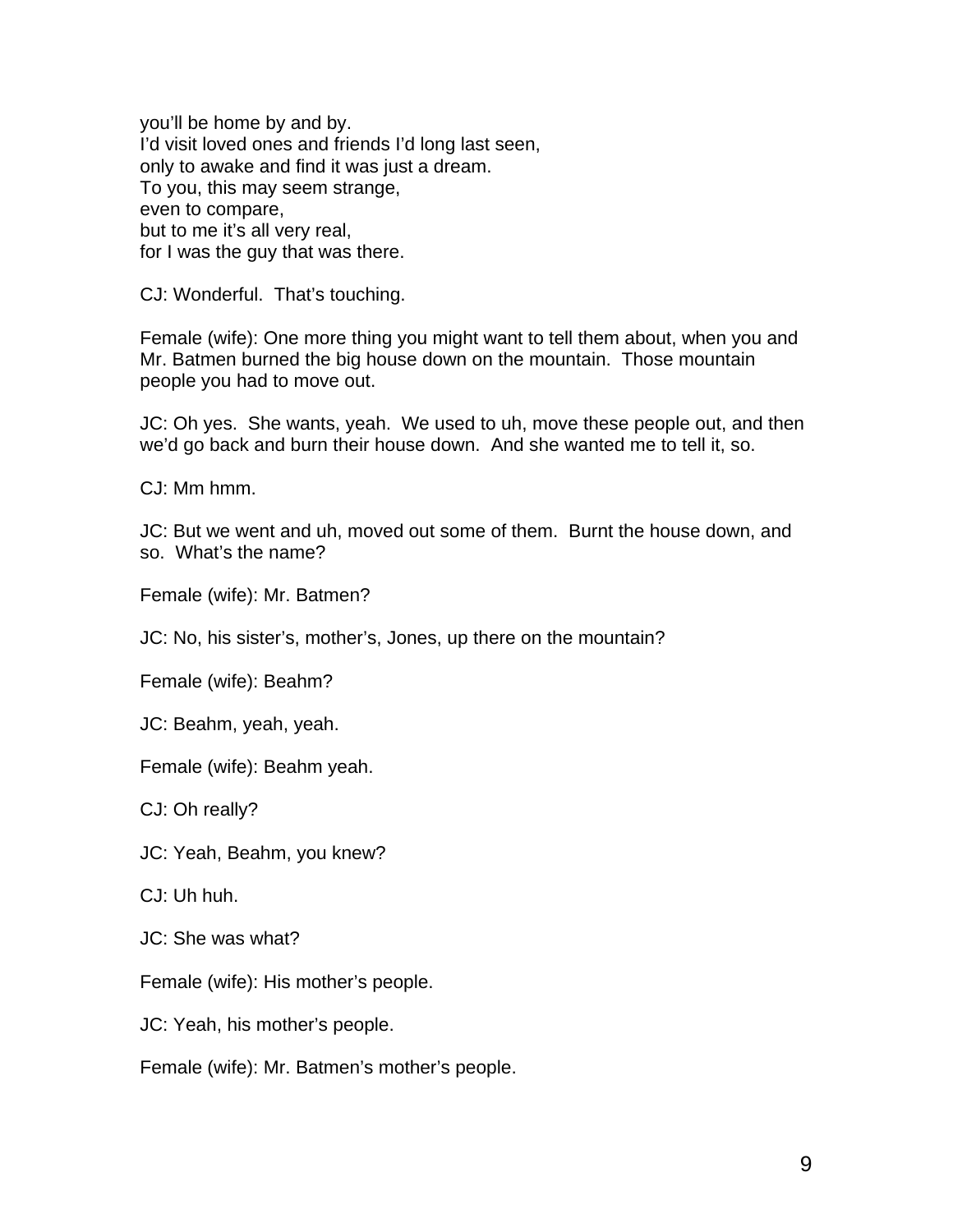CJ: Ok.

JC: So, uh, we went up there to move her one day, and uh, Mr. Batmen told me, I was driving the truck, and he says, "Creasy stop the truck, stop the truck." And I stopped the truck, and we could see the house up there, and they were, and so we stopped the truck, and he got out, and went up there and come back and got in the truck and said, "Turn around, let's go." So we turned around and left. I wondered and wondered and wondered why we did that. Forty years later I uh, was in Mr. Batmen's house, where he lived down there, and he told me what it was. That was his aunt's place and he couldn't move them.

CJ: Uh huh.

JC: So he went back and told Mr. Speaks. C. A. Speaks was the park [camp] superintendent.

CJ: Mm hmm.

JC: And he said, he told the park superintendent, he said, "Well you can fire me or do whatever you want, but I just couldn't do it." That's all right, uh take the guys out and work the trails. He went over there and worked the Appalachian Trail. And then she wanted that told, so we got it in.

CJ: Well thank you so much. This has been wonderful, we've learned so much. I appreciate your time.

JC: I don't think, let's see, I can't think of anything else much. There's a lot's left out, I mean you know.

Female (wife): Oh, yeah one boy in the truck.

CJ: In the what?

JC: Well I had nothing to do with it.

Female (wife): I know it, I know, it's just memories.

CJ: Well that's what we're looking for. Anything you remember about your experience, or, or how its changed your life.

JC: Well uh, it's given me a lot of experience. It prepared me for a lot of things. Prepared me for the army, I went in, I went in the army-air force. I made Tech Sergeant. In just, well a few months.

CJ: Mm hmm.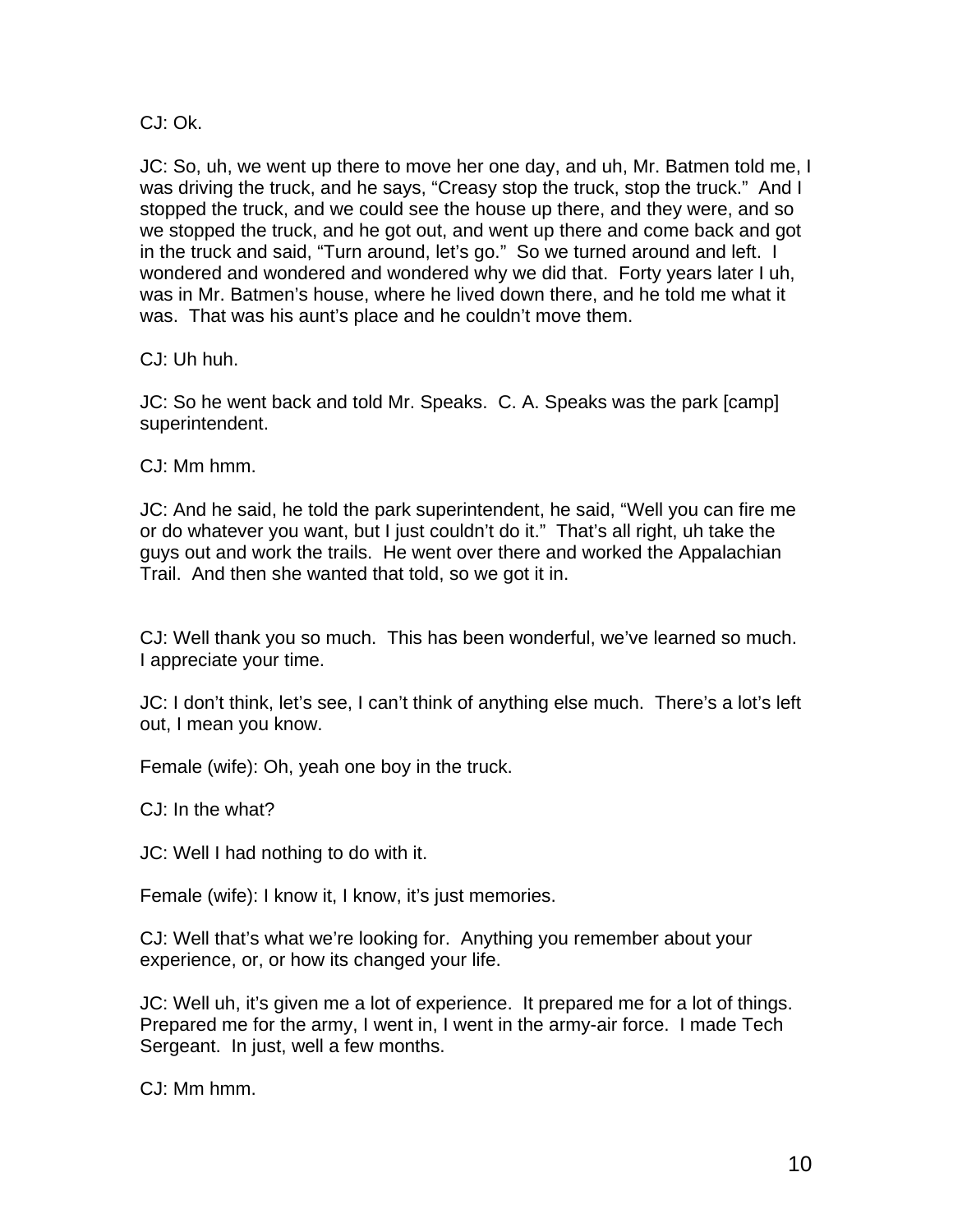JC: Because I was assistant leader in the CCC camp, see. So I made out that way pretty well. It uh, got me ready for a lot things. Oh there's something else there, right in the corner of the card, the card, right down in the corner there.

Female (wife): Yeah.

JC: That goes, that's your cot. You put that on the end of your bed.

CJ: Oh? Barracks number 3?

JC: Yeah. Mm hmm.

Female (wife): Save it all these years.

JC: Well let's see, is there anything else I can think of. I guess that's about most of the main things.

CJ: Ok, well thank you for taking the time to talk to me.

JC: Yeah. Now uh, also I'm a songwriter.

CJ: Oh you are?

JC: Now this has got nothing to do with the CC camp, but we were going to Florida one time, but my son lives in Raleigh, North Carolina.

CJ: Uh huh.

JC: So we went through Raleigh and stopped, we stopped there and spent the night. And uh, then we'd go on, driving on the next day. And so my little granddaughter, she was a little, about how old was she, Madge?

Female (wife): Oh about 4.

JC: No, she wasn't that old.

Female (wife): Ok.

JC: Well anyhow, she could talk and get around pretty good, and she wanted to go, she wanted to go to Aunt La La's house. My sister's named Lottie, and her father says, told her, "No, Susan you can't go." "But daddy, I want to go." "No Susan you can't go." "But why daddy?" "Well Susan you can't go?" "But why daddy?" So then going on down the road, I got to thinking and I composed a song [singing]:

Why daddy, why daddy, why can't I go?